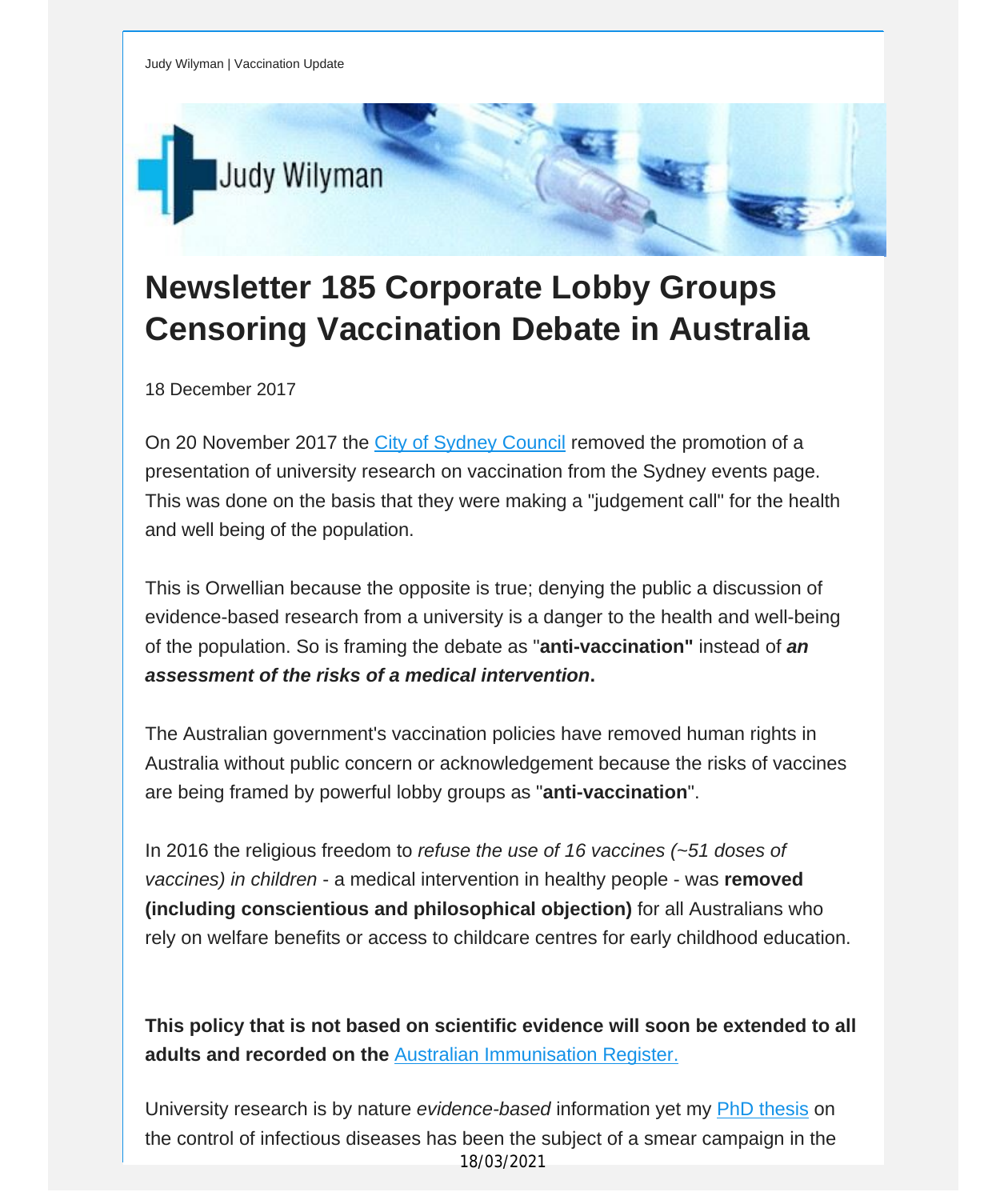mainstream Australian media and on social media.

This has been organised by subscribers/members of corporate lobby groups - the **Australian Skeptics Inc (Stop the Australian Vaccination Network (SAVN))**, **Friends of Science in Medicine (FoSM)** and the **Public Health Association of Australia (PHAA**).

Here is a video of **Richard Di Natale,** the leader of the **Greens** Party in Australia, declaring his support for the [Stop the Australian Vaccination Network \(SAVN\)](https://vaccinationdecisions.us8.list-manage.com/track/click?u=f20605fde3732e41929f4a3f2&id=2de59c40b0&e=fec8337d3c) in the Australian parliament.

The individuals he supports in this video were investigated by the police for sending abusive texts and phone calls to **Meryl Dorey**, the founder of the grassroots consumer group - the **Australian Vaccination Network (AVN) -** a parent group that wants a debate on the risks of vaccination and children's health.

There are many blogs on social media run by the [SAVN / Australian Skeptic Inc](https://vaccinationdecisions.us8.list-manage.com/track/click?u=f20605fde3732e41929f4a3f2&id=b8310a4d9f&e=fec8337d3c) [lobby group](https://vaccinationdecisions.us8.list-manage.com/track/click?u=f20605fde3732e41929f4a3f2&id=b8310a4d9f&e=fec8337d3c) members/subscribers that ridicule and defame with impunity anyone who speaks about the risks of vaccines in Australia. The SAVN lobby group even runs a **Hall of Shame** for academics, parents or professionals who present the medical risks of vaccines.

The issue of industry lobby groups using university policies and mainstream/social media to defame student research was reported to the NSW Ombudsman over 12 months ago but no action has been taken.

Public health can only be protected if the academic arguments are debated and if children's health is the primary concern in this policy.

Here is a link to the letter I sent to Clover Moore, Lord Mayor of Sydney (12 December 2017), regarding her censorship of the academic information on the control of infectious diseases and vaccination. Science needs to stand up to scrutiny by all stakeholders *before* human rights can be removed.

This letter provides evidence of how these corporate lobby groups are influencing politicians, public servants and journalists with false and misleading information to promote corporate interests in government policies.

## **Open Letter to City of Sydney, Lord Mayor, Clover Moore and copied to UOW academics:**

12 December 2017

To Lord Mayor Clover Moore and UOW academics 18/03/2021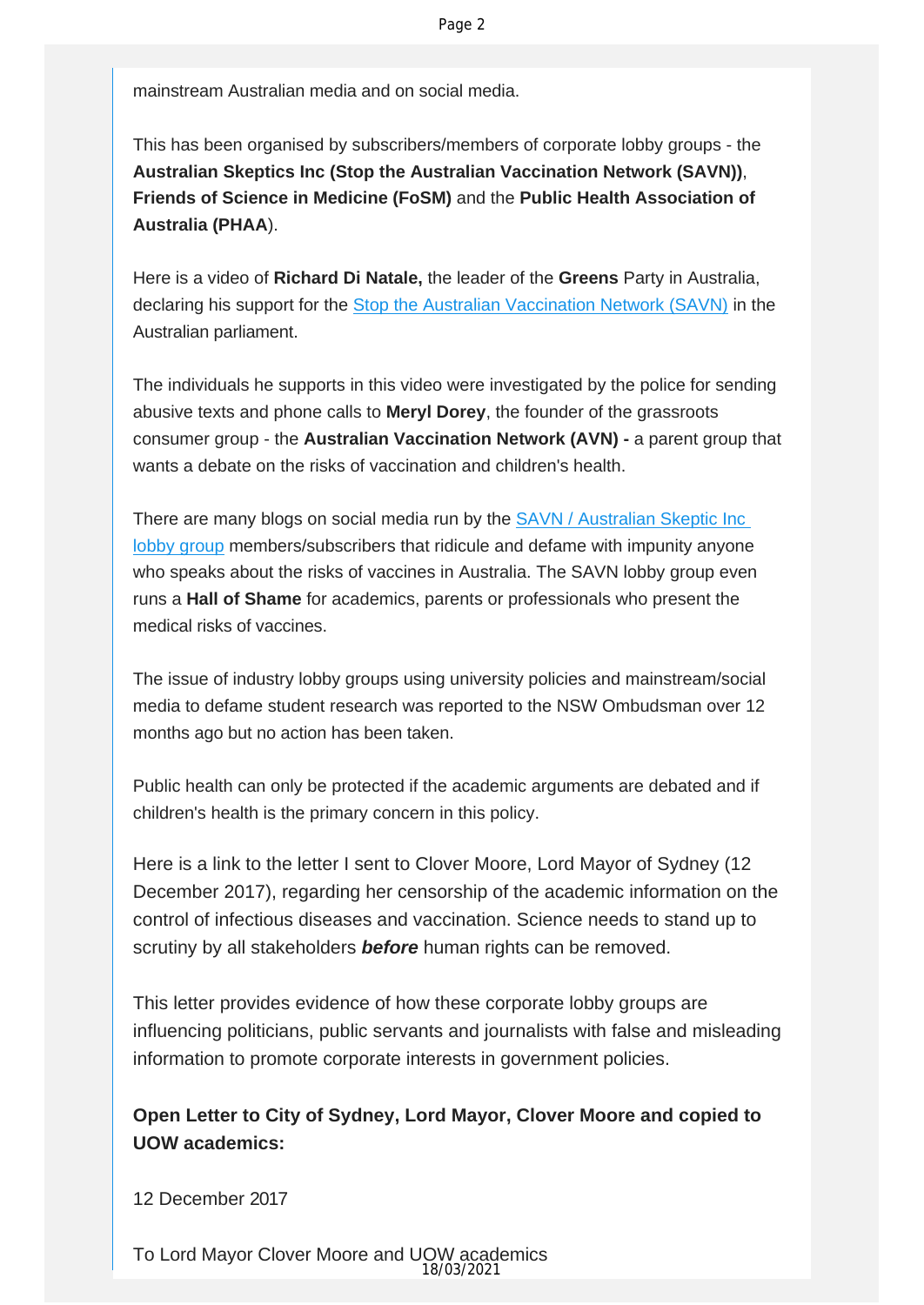## **Re The Censoring of an Academic Presentation on Vaccination from the City of Sydney events page on 20 November 2017**

Dear Lord Mayor Clover Moore,

I would like to say how disappointed I was that you attempted to censor the event where I was presenting my academic research. Our event was titled "Let's talk about Vaccination" (20 November 2017 in Sydney). Your comments amount to the removal of freedom of speech in a democratic country. This issue is about the risks of a medical intervention for healthy people not "antivaccination".

In the media article (NewDaily 19.11.17) that attempted to censor this event I note that **Rachael Dunlop** is quoted. Are you aware that she has been the vice-president of the NSW committee of the Australian Skeptics lobby group and also a member of the Friends of Science in Medicine (FoSM) lobby group. **The Australian Skeptics** and **FoSM** are lobby groups with links to **corporations.**

Rachael Dunlop has no publications in the history of infectious diseases or vaccination science or politics and she runs a blog (like many other Skeptic subscribers/members) that uses abuse and ridicule to present her arguments. It is titled "[The Skeptics Book of Pooh Pooh](https://vaccinationdecisions.us8.list-manage.com/track/click?u=f20605fde3732e41929f4a3f2&id=cd7a91d0d5&e=fec8337d3c)**"**

In 2009 she defaced a poster that I presented to health professionals at the Australian Health Promotion Association (AHPA) Conference in Perth with false information and published it on her Skeptics blog. Please see the [original](https://vaccinationdecisions.us8.list-manage.com/track/click?u=f20605fde3732e41929f4a3f2&id=40a19f10ed&e=fec8337d3c)  [poster](https://vaccinationdecisions.us8.list-manage.com/track/click?u=f20605fde3732e41929f4a3f2&id=40a19f10ed&e=fec8337d3c) and the [defaced poster](https://vaccinationdecisions.us8.list-manage.com/track/click?u=f20605fde3732e41929f4a3f2&id=0f242ca421&e=fec8337d3c) attached.

Our event on 20 November was describing the **worldwide concerns** about vaccine safety that are being debated in many countries (but not Australia) because our media is quoting people who are not qualified to speak on this health issue. A \$5.5 million "education "campaign on immunisation by the Australian government amounts to a propaganda campaign if you censor the medical literature on the risks of vaccination as "anti-vaccination".

My academic research is presenting the scientific arguments and evidence for the risks of this medical intervention and all the risks and benefits must be scrutinised by the public – the main stakeholder in this policy – before they are enforced upon us.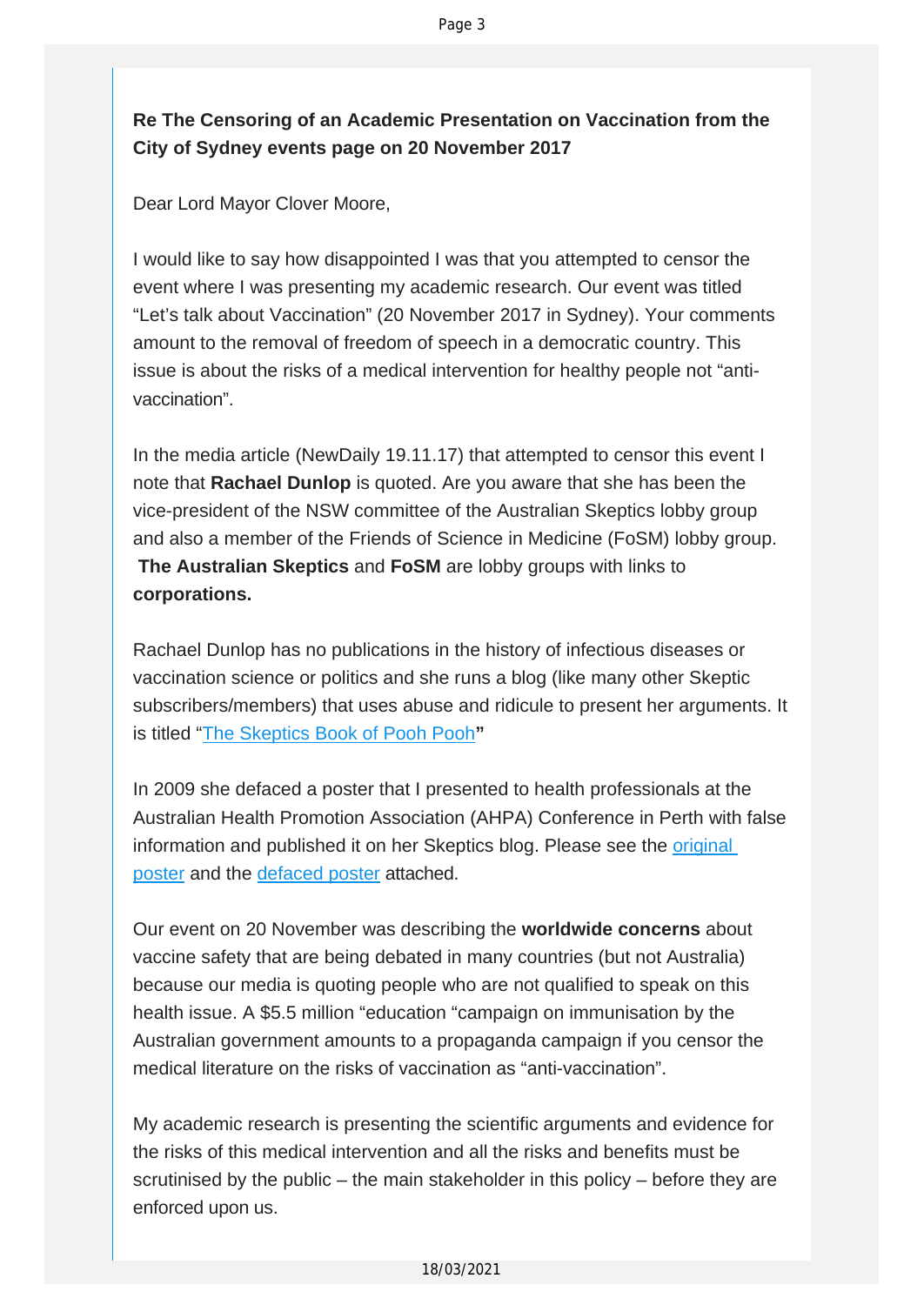Please take the time to read my newsletter 184 that describes how freedom of speech in Australia is being lost because of the influence of *powerful corporate lobby groups* in our media and institutions. The Australian public is very concerned about the discrimination in social welfare policies that is now dividing families with coercive medication and causing significant anxiety in the community. We are also concerned about the loss of freedom of speech in Australia.

Newsletter 184 [Sydney Lord Mayor Clover Moore breaches her Duty of Care to](https://vaccinationdecisions.us8.list-manage.com/track/click?u=f20605fde3732e41929f4a3f2&id=f85e52cebb&e=fec8337d3c) [the Australian Public](https://vaccinationdecisions.us8.list-manage.com/track/click?u=f20605fde3732e41929f4a3f2&id=f85e52cebb&e=fec8337d3c) 

Yours Sincerely, Judy Wilyman PhD

### **Last Newsletter for 2017:**

I would like to thank everyone who has supported my research and newsletters over the last 5 years. If you have appreciated this unfunded research and debate of children's health I hope you will consider a [\\$5 donation](https://vaccinationdecisions.us8.list-manage.com/track/click?u=f20605fde3732e41929f4a3f2&id=2218ee8241&e=fec8337d3c) for the upkeep of my website and continuation of my voluntary newsletters.

My website [Vaccination Decisions](https://vaccinationdecisions.us8.list-manage.com/track/click?u=f20605fde3732e41929f4a3f2&id=3ea338cbc8&e=fec8337d3c) became necessary because the University of Wollongong does not promote independent research and it does not rectify the public record when organised industry-lobby groups provide false information to the public about student research. My research is in the public interest and to date there has been no Australian public health official, government representative, academic or doctor who has agreed to [debate this](https://vaccinationdecisions.us8.list-manage.com/track/click?u=f20605fde3732e41929f4a3f2&id=59c59d5276&e=fec8337d3c) [topic](https://vaccinationdecisions.us8.list-manage.com/track/click?u=f20605fde3732e41929f4a3f2&id=59c59d5276&e=fec8337d3c) in a public forum. This is a tragedy for public health.

Best wishes for the Chrismas period.

### Dr. Judy Wilyman

*Bachelor of Science, University of NSW*

*Diploma of Education (Science), University of Wollongong*

*Master of Science (Population Health), Faculty of Health Sciences, University of Wollongong. PhD in [The Science and Politics of the Australian Government's Vaccination Program](https://vaccinationdecisions.us8.list-manage.com/track/click?u=f20605fde3732e41929f4a3f2&id=d50397f059&e=fec8337d3c), UOW School of Social Science, Media and Communication (re-named the School of Humanities and Social Inquiry in 2014).*